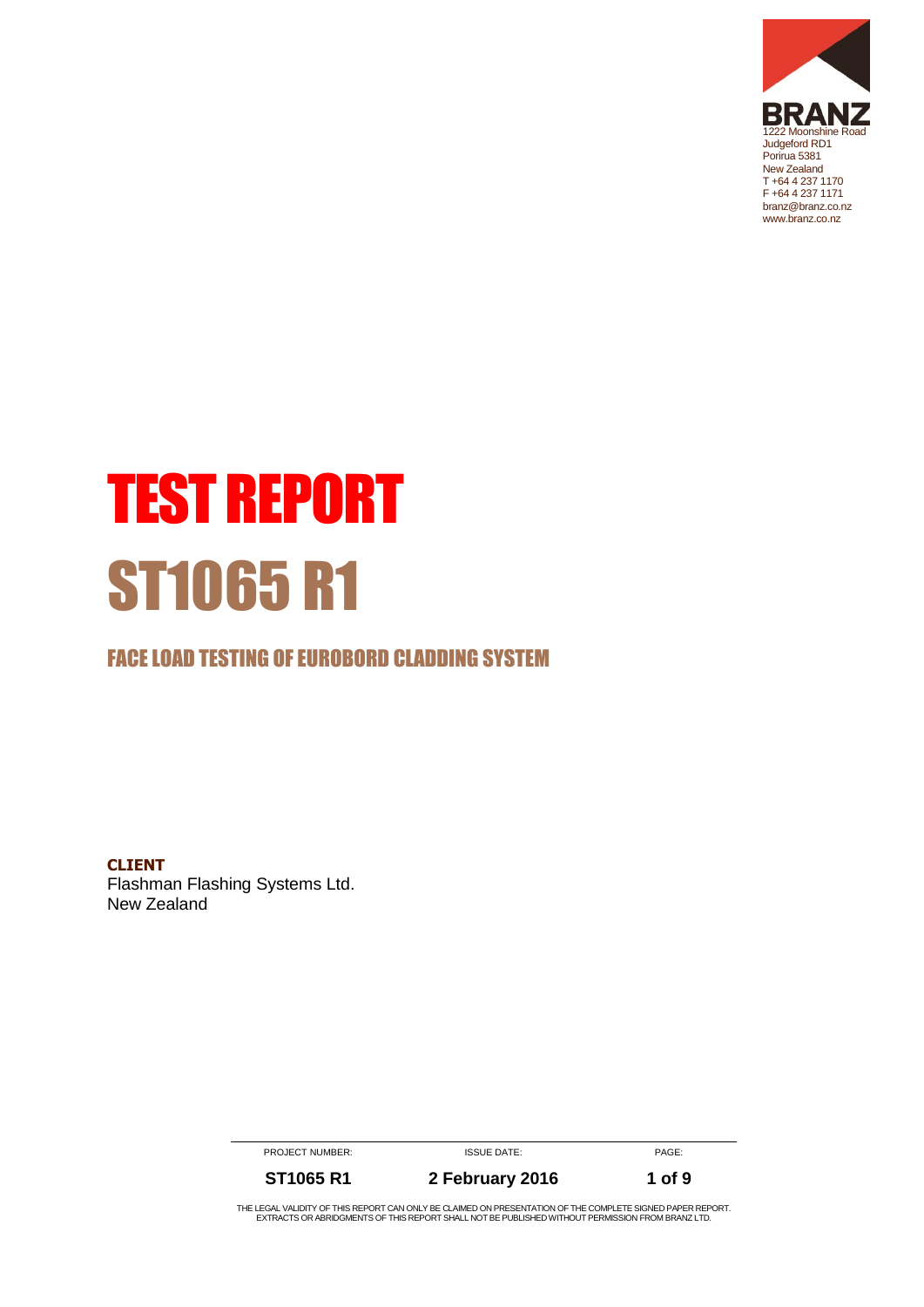# **LIMITATIONS**

The results reported here relate only to the items tested.

# **TERMS AND CONDITIONS**

This report is issued in accordance with the Terms and Conditions as detailed and agreed in the BRANZ Services Agreement for this work.

# **REVISION STATUS**

This report, ST1065 R1 is a more current version of the report ST1065. The original report was revised to more accurately reflect the aims of the test programme and the obtained results. The only changes are to the wording and do not include any changes to the previously obtained results.

| <b>BRANZ</b> | <b>REPORT NUMBER:</b> | <b>ISSUE DATE:</b>                                                                                       | PAGE:  | <b>DMC</b> | GJB |
|--------------|-----------------------|----------------------------------------------------------------------------------------------------------|--------|------------|-----|
|              | ST1065 R1             | 2 February 2016                                                                                          | 2 of 9 |            |     |
|              |                       | THE LEAN LINE IDEN AFT HA BEBART AN LOUISIBE OL MUEB ON BBEAFITITION AFT IF AOUBLETE OIQUEB BAREB BEBART |        |            |     |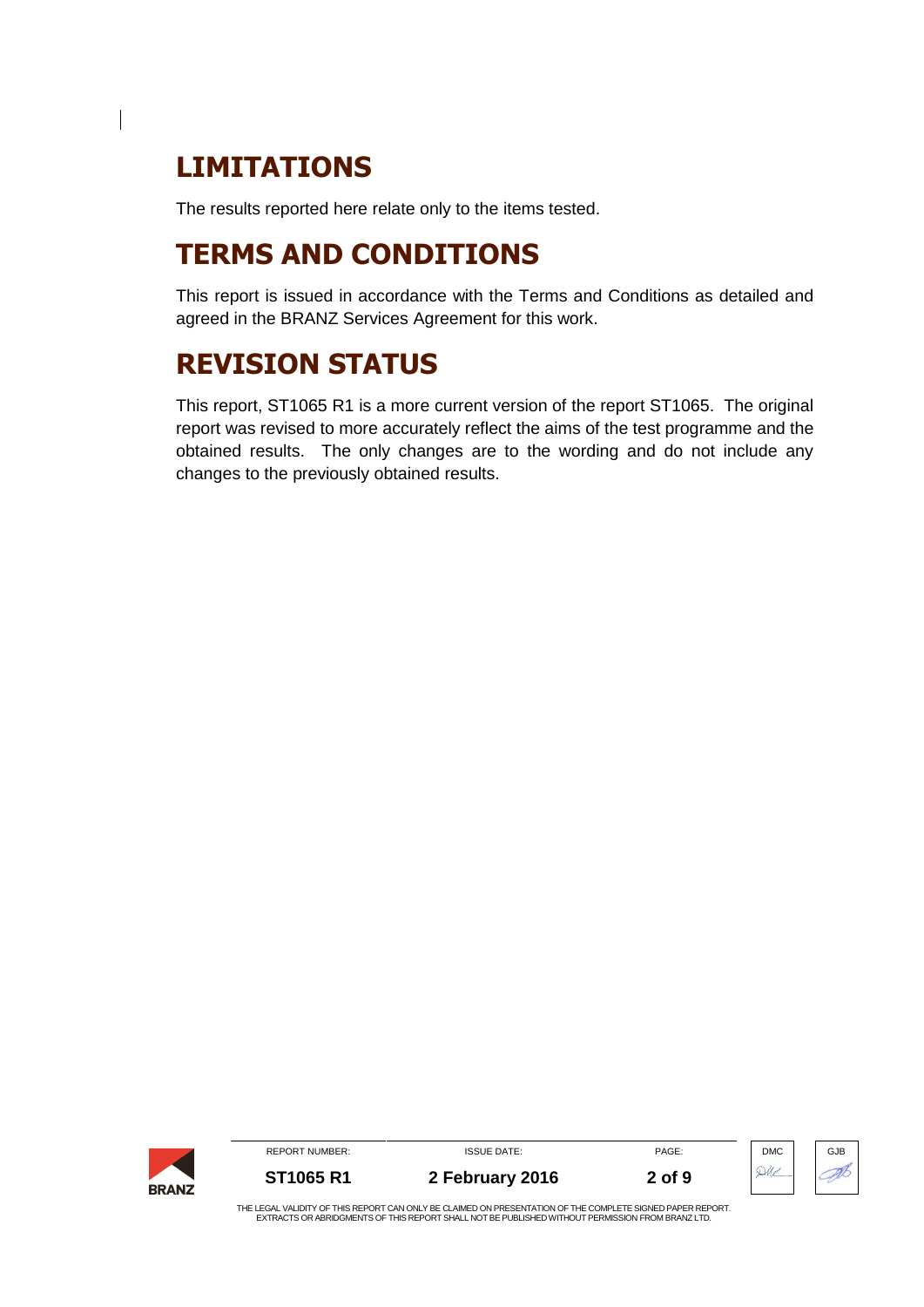# **SIGNATORIES**

**Author**

David Carradine Structural Engineer

**Reviewer** 

Graeme Beattie Principal Structural Engineer/Team Leader

# **DOCUMENT REVISION STATUS**

|                | ISSUE NO. I DATE ISSUEDI | <b>DESCRIPTION</b>                          |
|----------------|--------------------------|---------------------------------------------|
| R <sub>1</sub> |                          | 2 February 2016   Final Issue for ST1065 R1 |

|              | <b>REPORT NUMBER:</b> | <b>ISSUE DATE:</b>                                                                                                                                                                                             | PAGE:  |
|--------------|-----------------------|----------------------------------------------------------------------------------------------------------------------------------------------------------------------------------------------------------------|--------|
| <b>BRANZ</b> | <b>ST1065 R1</b>      | 2 February 2016                                                                                                                                                                                                | 3 of 9 |
|              |                       | THE LEGAL VALIDITY OF THIS REPORT CAN ONLY BE CLAIMED ON PRESENTATION OF THE COMPLETE SIGNED PAPER<br>REPORT. EXTRACTS OR ABRIDGMENTS OF THIS REPORT SHALL NOT BE PUBLISHED WITHOUT PERMISSION FROM BRANZ LTD. |        |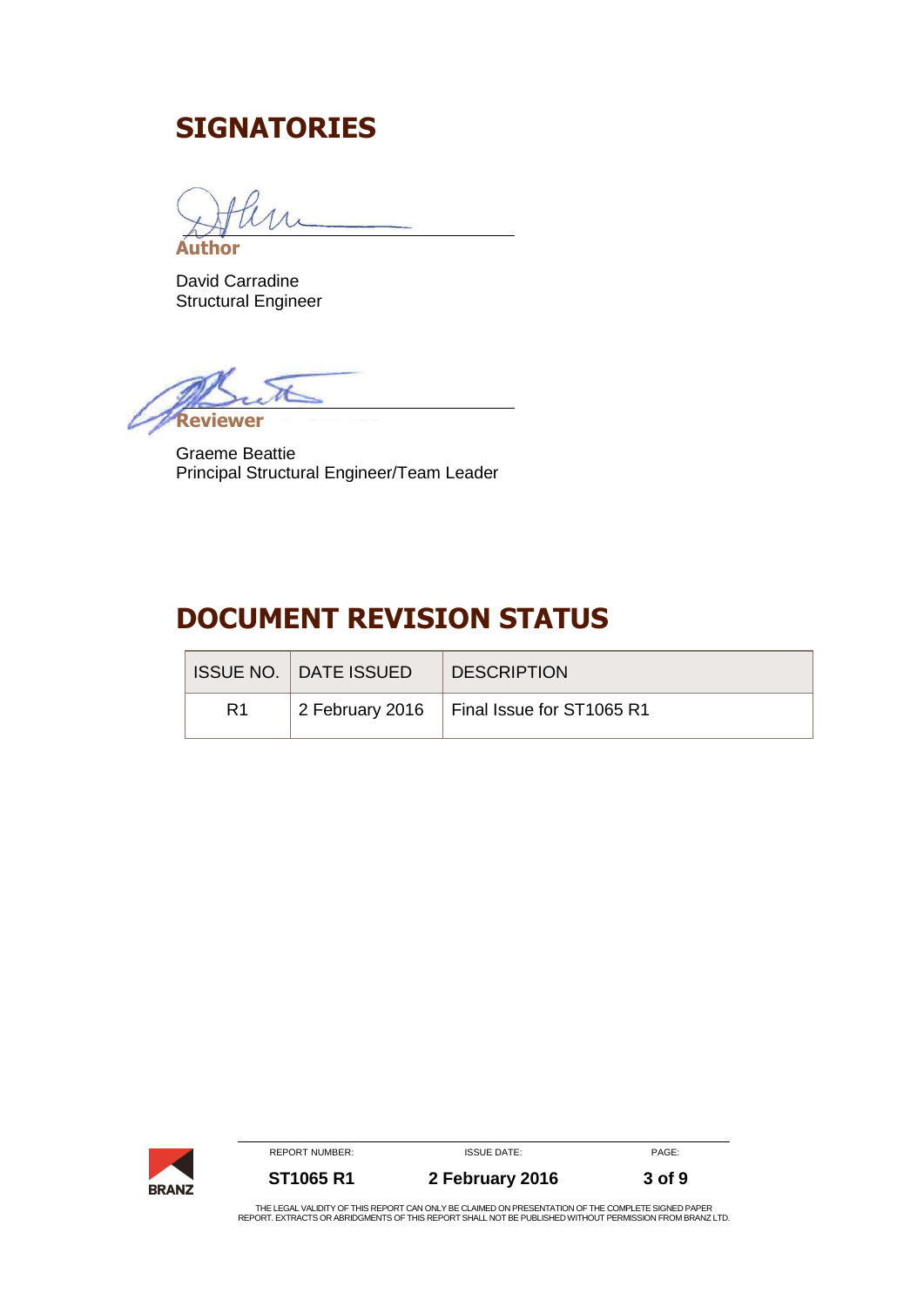# **1. OBJECTIVE**

The purpose of this testing was to determine the design level of differential pressure able to be resisted by the Eurobord wall system using stud spacing of 600 mm. Based on these test results, maximum allowable design wind speeds and wind pressures were calculated for the following:

- (a) The wind zones of the New Zealand timber framed building standard NZS 3604 [1];
- (b) The wind speed classifications N1 to N4 applicable to the non-cyclonic wind regions A and B specified in the Australian residential timber-framed construction standards, AS1684.2 [2] and AS 1684.4 [3]. The ultimate limit state design gust wind speeds (m/sec) applicable to the wind speed classifications N1 to N4 are specified in AS 4055 [4].

### **2. DESCRIPTION OF TEST SPECIMEN**

A single Eurobord specimen was provided by the client for testing with studs at 600 mm centres and dwangs at 800 mm centres. The specimen covered a nominal area of 2.4 m x 2.4 m, a size selected to fit within the opening of the laboratory pressure chamber at BRANZ. The test specimen consisted of approximately 400 mm wide by 2400 mm long aluminium panels running vertically, that clipped together and were secured to the timber frame through 18 mm x 45 mm horizontal battens into the framing. The timber frame was constructed using 140 mm x 45 mm SG8 timber and included studs on 600 mm centres, top and bottom plates, and horizontal dwangs on 800 mm centres. The attachment of the aluminium panels to the timber frame was made with 6.2 mm x 65 mm galvanised hex-head self-drilling screws on vertical 800 mm centres. The screws were installed through horizontally running battens into the dwangs or studs. Strong-backs were included at the top and bottom plate and dwang locations to strengthen the frame. These strong-backs were horizontally orientated 140 mm x 45 mm SG8 timber members that were screwed to the plates and studs as shown in Figure 1. In order to help prevent failure of the top plate connection to the inside of the pressure box, short lengths of dummy stud were fixed to the top of each stud. These extended past the top of the pressure box and thus frame shear load was partially transferred to the top of the pressure box via these dummy studs. These modifications were not considered to prejudice the conclusions reached in this report as the tests were intended to test the cladding and cladding fixings and not the framing.

The specimen had a loose fitting sheet of black 250 µm plastic installed between the inside face of the aluminium panels and the timber battens to maintain air tightness without affecting specimen strength. This plastic sheeting was included as part of the specimen construction done by the client.

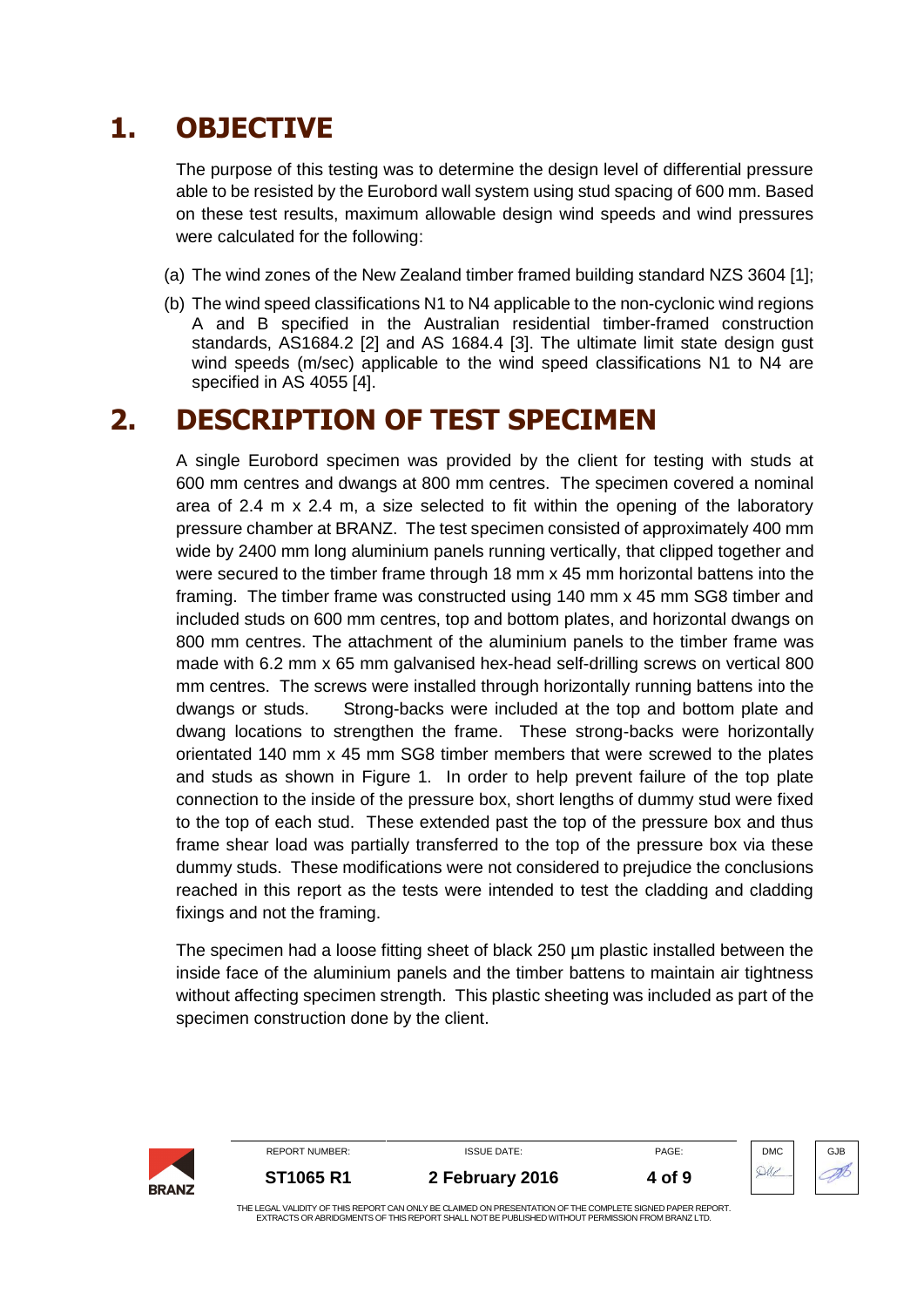

**Figure 1. Eurobord Face Load Specimen Installed in Pressure Box**

# **3. DESCRIPTION OF TESTING**

#### **3.1 Date and Location of Testing**

Face load pressure box testing was carried out in the Structures Testing Laboratory of BRANZ, Judgeford, New Zealand during August 2015.

#### **3.2 Test Equipment**

The specimen was secured in an upright position within the front opening of an airtight pressure chamber with the Eurobord exterior cladding positioned on the inside of the pressure box. The top and bottom plates were securely fixed to the perimeter of the chamber with Tek screws with additional dummy studs sharing the load as previously described. The sides of the specimen were not fixed to the chamber, but were sealed all around using the polythene sheet and adhesive tape so that the studs of the test construction could deflect without restraint from the side of the chamber.

Negative pressure (suction) was applied to the chamber using a centrifugal air pump. The fan speed was manually controlled during testing to create the target pressure as required by the cyclic loading regime. The test pressure was monitored with a manometer and all test pressures and deflections of the centre of the specimen were recorded manually throughout testing.

| <b>BRANZ</b> | <b>REPORT NUMBER:</b>                                                                                                                                                                                          | <b>ISSUE DATE:</b> | PAGE:  | <b>DMC</b> | GJB |
|--------------|----------------------------------------------------------------------------------------------------------------------------------------------------------------------------------------------------------------|--------------------|--------|------------|-----|
|              | ST1065 R1                                                                                                                                                                                                      | 2 February 2016    | 5 of 9 |            |     |
|              | THE LEGAL VALIDITY OF THIS REPORT CAN ONLY BE CLAIMED ON PRESENTATION OF THE COMPLETE SIGNED PAPER REPORT.<br>EXTRACTS OR ABRIDGMENTS OF THIS REPORT SHALL NOT BE PUBLISHED WITHOUT PERMISSION FROM BRANZ LTD. |                    |        |            |     |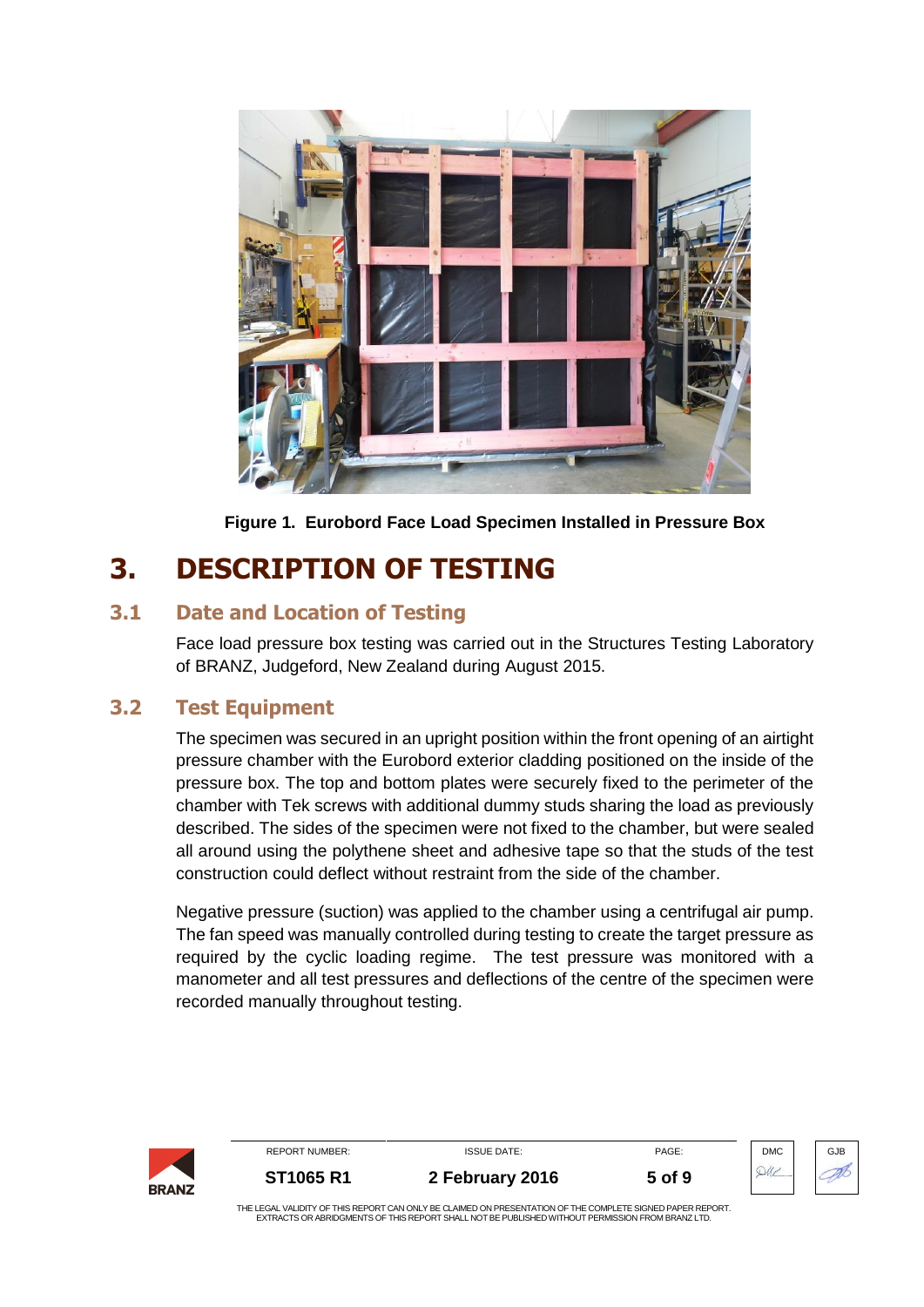#### **3.3 Testing Procedure**

The test procedure used for face load testing is based on AS 4040.2:1992 [5]. The specimens were tested under negative pressure applied to the chamber shown in Figure 1 corresponding to "suction" on a building. The pressure was applied with an initial level of 1.0 kPa, then 2.0 kPa and then in increasing steps of 0.2 kPa. Each pressure step was held for one minute then released back to zero for 15 seconds before the next level of pressure was applied to the specimen. The maximum pressure resisted by the specimen was the greatest pressure that could be resisted for one minute.

## **4. OBSERVATIONS, RESULTS AND ANALYSIS**

#### **4.1 Observations and Results**

The maximum pressure resisted by the Eurobord specimen for at least one minute was 6.2 kPa. The test was stopped at this stage as it was close to the limit of the test equipment. No damage was observed on the test specimen during testing and therefore the testing was continued to the limits of the testing apparatus. At the maximum pressure, the deflection of the specimen at the centre height and width was 24.9 mm. Upon unloading of the specimen there was 2.7 mm of residual deflection at that location.

#### **4.2 Analysis**

The Ultimate Limit State (ULS) design differential pressure has been derived from the test data using the  $k_t$  values described in Appendix B of AS/NZS1170.0 [6] for 10% assumed parent population variability for a single specimen. This resulted in a  $k_t$ value of 1.46.

The design capacity is the value of each single test result divided by the appropriate factor for variability  $(k_t)$ . The ULS design differential pressure,  $p_d$ , is therefore given by  $p_d = 6.2/1.46 = 4.3$  kPa for the tested Eurobord specimen.

## **5. DESIGN WIND SPEEDS**

The analysis given below is only applicable to the exterior walls of buildings which fall within the scope of NZS 3604 [1], AS1684.2 [2] and AS 1684.4[3]. These standards assume:

- The interior of walls are fully lined and consequently wall cavity internal pressures are taken as zero in this analysis.
- The framing is separately designed for the design wind speeds calculated below.

The wind loadings are based on AS/NZS 1170.2:2011[7]. The design wind pressure, p, is given by Eq 2.4(1) of AS/NZS 1170.2 as:

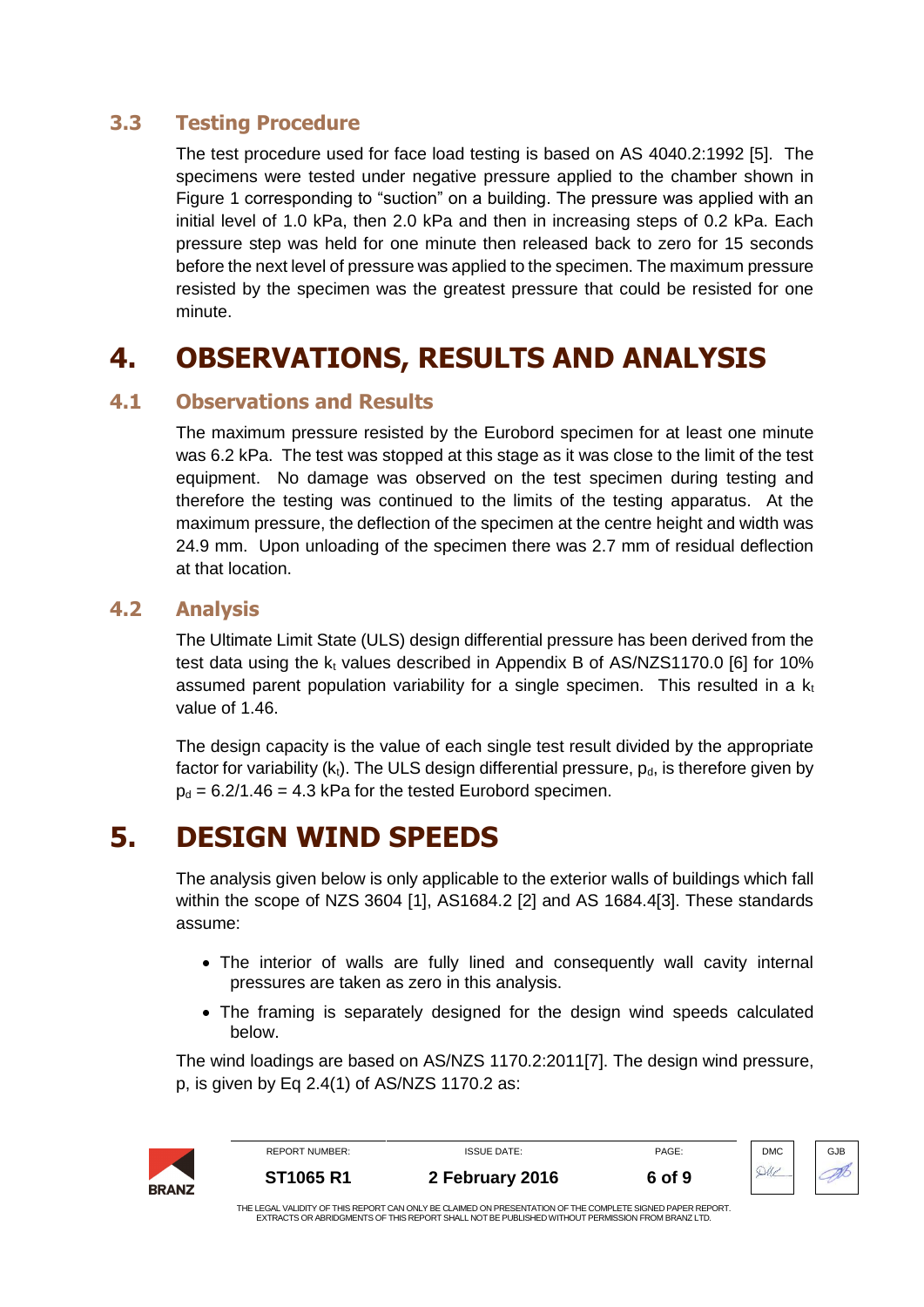$$
p = 0.6V_{des}^2 \times C_{fig} \times C_{dyn} \quad (Pa),
$$

where:

 $V_{des}$  is the design wind speed applicable to the relevant wind zone.

 $C_{\text{fig}}$  is the aerodynamic shape factor

 $C<sub>dyn</sub>$  is the dynamic response factor = 1.0 for walls of a building within the scope of application described above.

The aerodynamic shape factor from Eq 5.2 of AS/NZS 1170.2 is given by:

 $C_{\text{fia}} = C_{\text{pe}}K_{\text{a}}K_{\text{c}}K_{\text{L}}K_{\text{p}}$  for external pressures and  $C_{\text{fia}} = C_{\text{pi}}K_{\text{a}}K_{\text{c}}$  for internal pressures.

For houses within the scope on NZS 3604 and AS 1684 the maximum  $C_{pe} = -0.65$ suction,  $K_a = 1.0$ ,  $K_L = 2.0$  within 0.5a of a corner and 1.5 within 1.0a of a corner, (where 'a' = minimum of 0.2 times the length or width of the house and apex height),  $K_c = 1$  for a single wall and generally  $K_p = 1.0$ .

Generally the width of New Zealand and Australian houses does not exceed 12 m. Hence, 'a' is taken as  $0.2 \times 12 = 2.4$  m. Thus, within 1.2 m of a corner this report has used  $K_L = 2.0$  and elsewhere it has used  $K_L = 1.5$ . For areas beyond 2.4 m from the corner this is a slightly conservative assumption.

Substituting these values gives the external pressure,  $p_e$ , on a wall as:

 $p_e = 0.6V_{des}^2 \times 0.65 \times 1 \times 1 \times 2 \times 1 = 0.78V_{des}^2$  within 1200 mm of a corner; and

 $p_e = 0.6V_{des}^2$  x 0.65 x 1 x 1 x 1.5 x 1 = 0.585 $V_{des}^2$  at more than 1200 mm from a corner.

As discussed in the assumptions above, the internal pressure coefficient,  $C_{pi}$ , has been taken to be zero and thus the internal pressure,  $p_i$ , on a wall = 0.

Thus, the demand differential pressure,  $p<sub>z</sub>$ , to be resisted by cladding within a specified wind zone is given by:

 $p_z = (p_{i+}p_e) = (0 + p_e) = p_e = 0.78V_{des}^2$  within 1200 mm of a corner and;

 $p_z = (p_i + p_e) = (0 + p_e) = p_e = 0.585V_{des}^2$  at more than 1200 mm from a corner.

The demand differential pressures which are listed in [Table 1](#page-7-0) were derived using these equations.

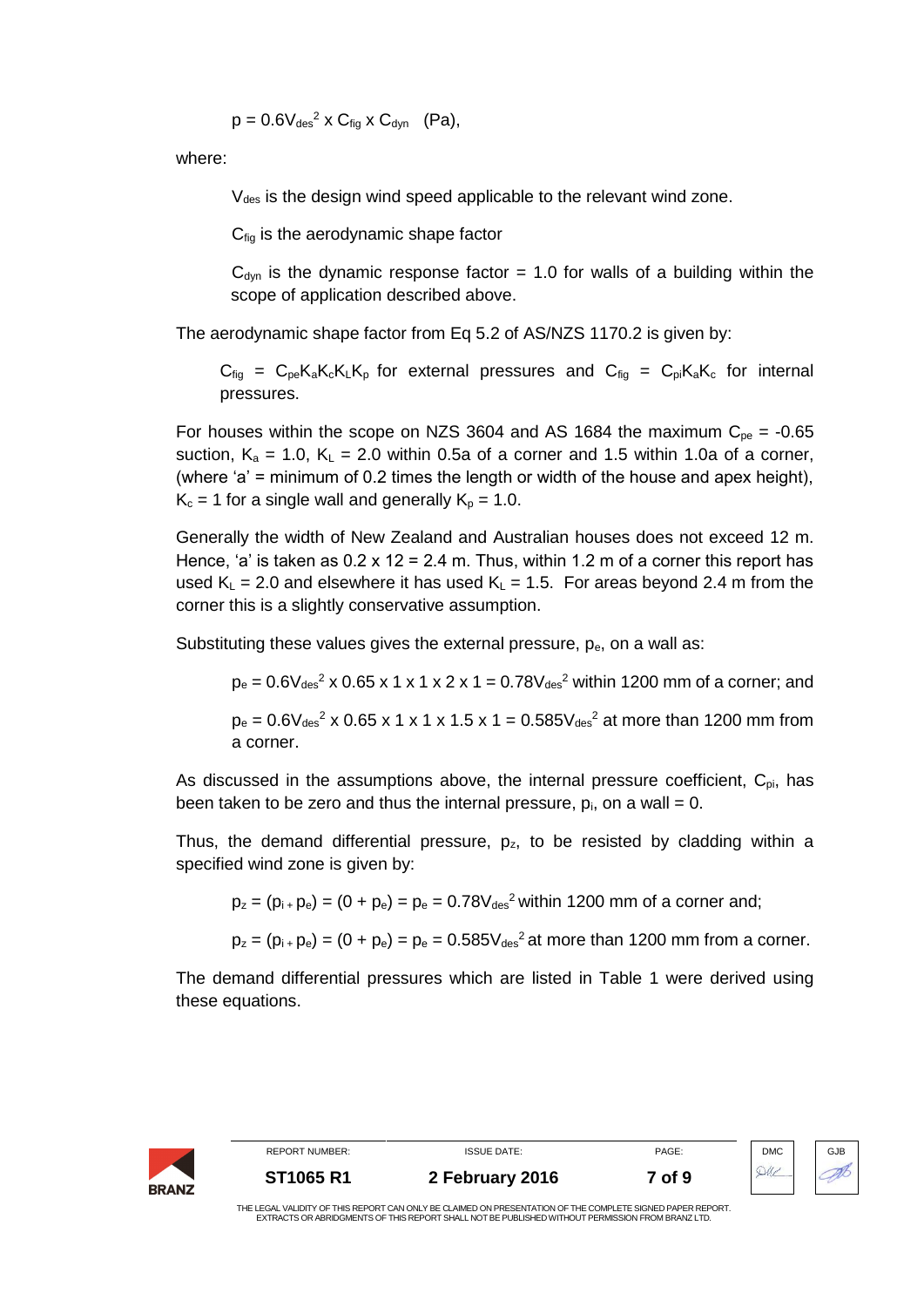| <b>NZS 3604</b><br>or AS4055 | Wind<br>speed | <b>Basic</b><br>pressure | <b>Differential pressure</b><br>$Cpe = -0.65$ |          |
|------------------------------|---------------|--------------------------|-----------------------------------------------|----------|
| wind                         |               |                          | (kPa)                                         |          |
| zone                         | m/s           | (kPa)                    | $KL=1.5$                                      | $KL=2.0$ |
|                              | 32            | 0.614                    | 0.599                                         | 0.799    |
| N <sub>1</sub>               | 34            | 0.694                    | 0.676                                         | 0.902    |
| M                            | 37            | 0.821                    | 0.801                                         | 1.068    |
| N <sub>2</sub>               | 40            | 0.960                    | 0.936                                         | 1.248    |
| н                            | 44            | 1.162                    | 1.133                                         | 1.510    |
| VH or N3                     | 50            | 1.500                    | 1.463                                         | 1.950    |
| ΕH                           | 55            | 1.815                    | 1.770                                         | 2.360    |
| N4                           | 61            | 2.233                    | 2.177                                         | 2.902    |

<span id="page-7-0"></span>**Table 1. Demand Differential Pressures across a Wall Cladding on Lined Buildings Complying with the Scope of NZS 3604 and AS 1684.2**

From data in [Table 1](#page-7-0) and the determined design differential pressure of 4.3 kPa it can be seen that the tested Eurobord cladding system is suitable for wind zones up to EH and N4 when studs are on 600 mm centres and dwangs/nogs are at maximum 800 mm centres. This applies within 1200 mm of a corner as well as at more than 1200 mm from a corner. These results also indicate that the tested system has the ability to resist design differential pressures up to 4.3 kPa for specifically designed structures with the same framing layout.

## **6. CONCLUSIONS**

Conclusions provided in this report are only applicable to wall systems constructed utilising the same components, fasteners, spacing and construction methods as the tested specimen. The conclusions below assume that the framing is separately designed for the design wind loading and the construction is as described in this report with the exception of the strong-backs and dummy stud extensions previously described. It applies to timber-framed construction, fully lined internally, which falls within the scope of NZS 3604, AS1684.2 or AS 1684.4.

The Eurobord system described may be used on non-specifically designed buildings in Wind Zones up to and including EH in New Zealand and N4 in Australia, and specifically designed buildings subjected to design differential wind pressures up to and including 4.3 kPa where the Eurobord weatherboards are fixed to studs or dwangs at maximum 800 mm centres, and the attachments are identical to those for the tested system.

| <b>BRANZ</b> | <b>REPORT NUMBER:</b>                                                                                                                                                                                          | <b>ISSUE DATE:</b> | PAGE:  | <b>DMC</b> | GJB |
|--------------|----------------------------------------------------------------------------------------------------------------------------------------------------------------------------------------------------------------|--------------------|--------|------------|-----|
|              | <b>ST1065 R1</b>                                                                                                                                                                                               | 2 February 2016    | 8 of 9 |            |     |
|              | THE LEGAL VALIDITY OF THIS REPORT CAN ONLY BE CLAIMED ON PRESENTATION OF THE COMPLETE SIGNED PAPER REPORT.<br>EXTRACTS OR ABRIDGMENTS OF THIS REPORT SHALL NOT BE PUBLISHED WITHOUT PERMISSION FROM BRANZ LTD. |                    |        |            |     |